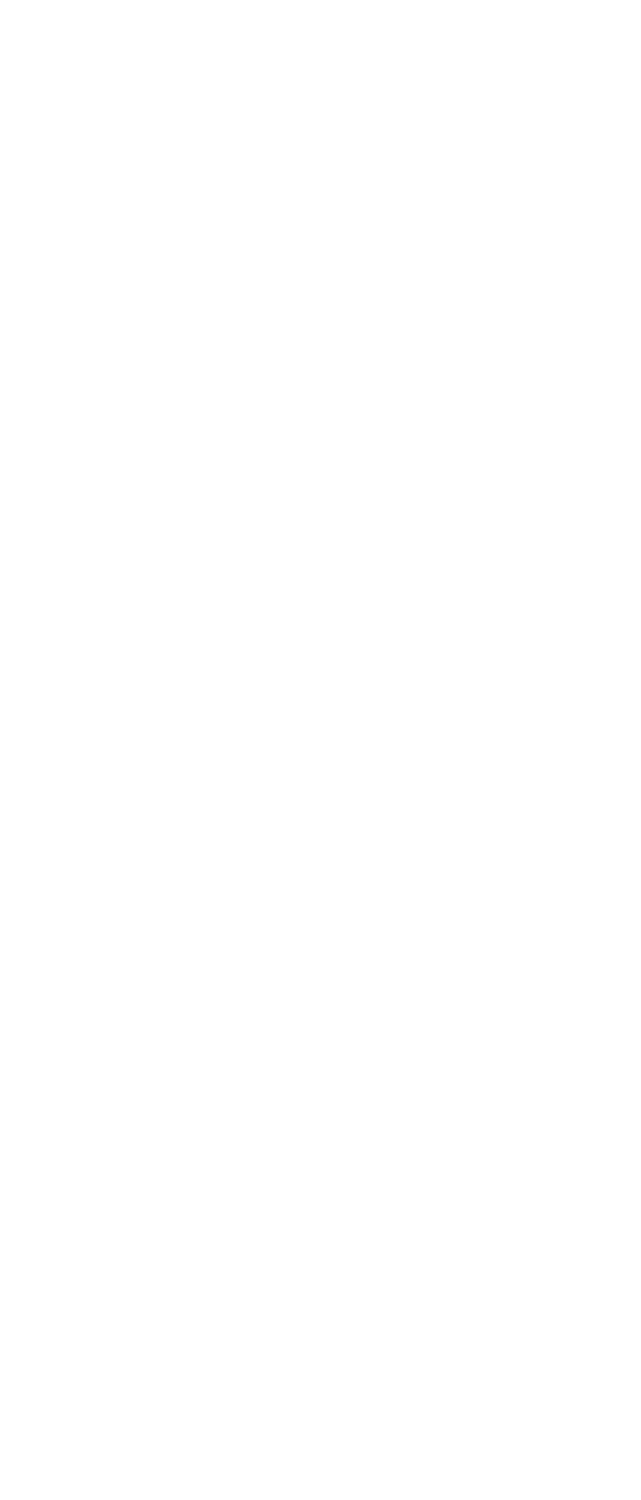*This pamphlet is dedicated to Lorraine Power Tharp, founder of the Special Committee on Animals and the Law. Her vision recognized not only the role that animals play in our society in general but also their importance, specifically to New Yorkers, in all walks of life. With sincere gratitude and in memory of Ms. Tharp, we remain Committed to Making a Difference for Animals and People.* 

#### **Introduction**

This pamphlet is presented by the New York State Bar Association's Committee on Animals and the Law. It is intended as a basic introduction to animal law and animal-related issues in New York State for both the public and lawyers. Each section will provide general information about the topic covered as well as the relevant New York State and federal laws that may apply. Always remember to check your local municipal laws or codes, as your municipality may have its own laws regarding a topic.

*"The greatness of a nation and its moral progress can be judged by the way its animals are treated."* — Mahatma Gandhi

# **New York Laws that Provide Penalties for Animal Cruelty/Abandonment/ Neglect are Found in the Agriculture and Markets Law starting with § 350 Definitions**

**§ 350 (1)** "Animal," as used in this article, includes every living creature except a human being;

**§ 350 (2)** "Torture" or "cruelty" includes every act, omission, or neglect, whereby unjustifiable physical pain, suffering or death is caused or permitted;

**§ 350 (5)** "Companion animal" or "pet" means any dog or cat, and shall also mean any other domesticated animal normally maintained in or near the household of the owner or person who cares for such other domesticated animal. "Pet" or "companion animal" shall not include a "farm animal" as defined in this section.

Note: Please see New York State Consolidated Laws for the above section in its entirety by visiting the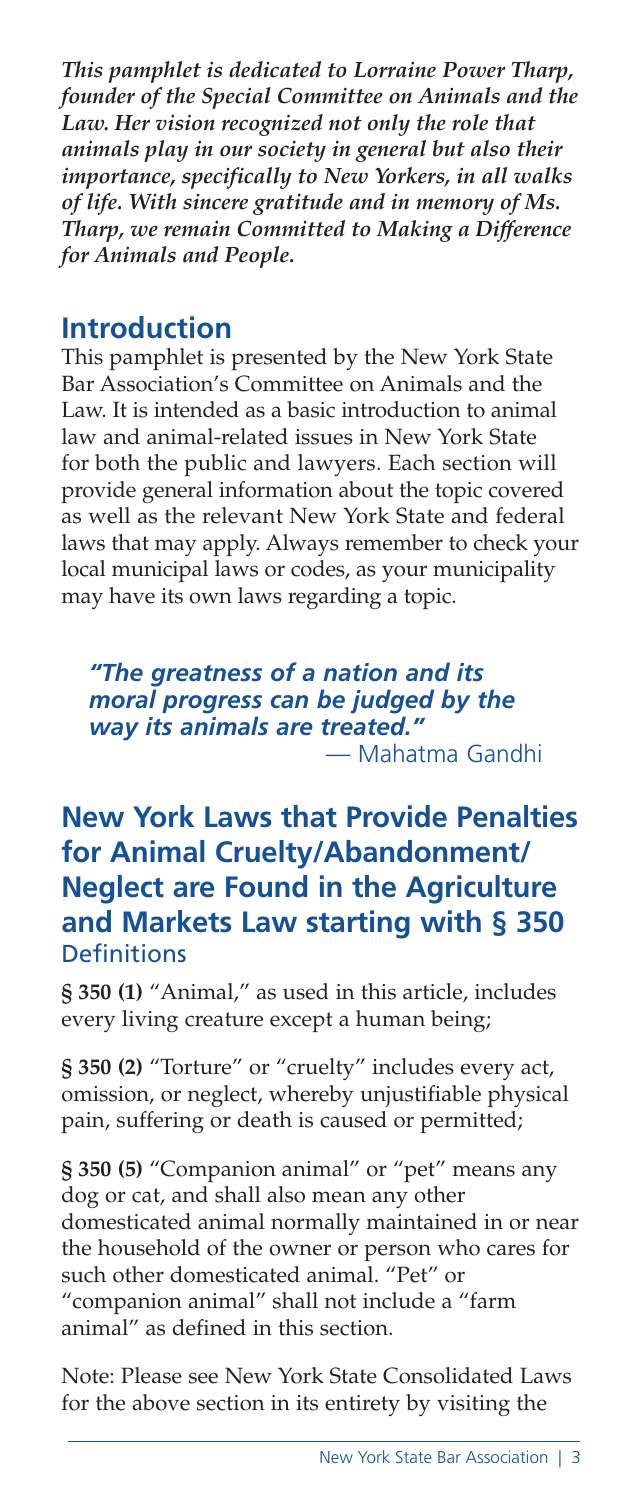New York State Assembly website at: http://assembly.state.ny.us/leg/.

#### **Agriculture and Markets Law § 353**  Overdriving, Torturing and Injuring Animals

#### **§ 353. Overdriving, torturing and injuring animals; failure to provide proper sustenance.**

A person who overdrives, overloads, tortures or cruelly beats or unjustifiably injures, maims, mutilates or kills any animal, whether wild or tame, and whether belonging to himself or to another, or deprives any animal of necessary sustenance, food or drink, or neglects or refuses to furnish it such sustenance or drink, or causes, procures or permits any animal to be overdriven, overloaded, tortured, cruelly beaten, or unjustifiably injured, maimed, mutilated or killed, or to be deprived of necessary food or drink, or who willfully sets on foot, instigates, engages in, or in any way furthers any act of cruelty to any animal, or any act tending to produce such cruelty, is guilty of a Class A misdemeanor.

**Agriculture and Markets Law § 353** applies to all animals, including farm animals and wildlife.

*Note: Please see New York State Consolidated Laws for the above section in its entirety by visiting the New York State Assembly website at: http://assembly.state.ny.us/leg/.*

#### **Agriculture and Markets Law § 353-a**  Aggravated Cruelty to Animals

Popularly known as "Buster's Law," **Agriculture and Markets Law § 353-a** provides that a person is guilty of aggravated cruelty to animals when, with no justifiable purpose, he or she intentionally kills or intentionally causes serious physical injury to a companion animal with aggravated cruelty. For purposes of this section, "aggravated cruelty" shall mean conduct which: (i) is intended to cause extreme physical pain; or (ii) is done or carried out in an especially depraved or sadistic manner. Aggravated cruelty to animals is a felony.

Civil Practice Law as well as the Family Court Act provides that any orders of protection may also cover companion animals owned by the victim(s).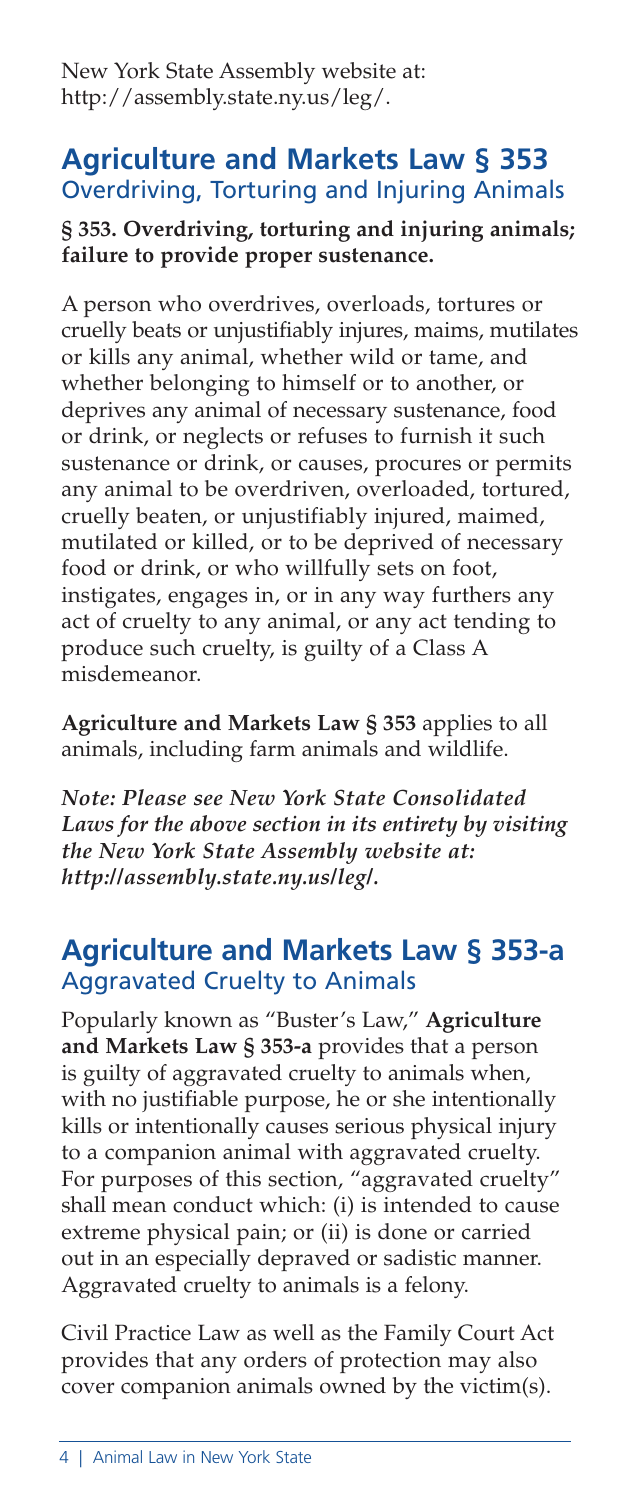*Note: Please see New York State Consolidated Laws for the above section in its entirety by visiting the New York State Assembly website at: http://assembly.state.ny.us/leg/.*

#### **Agriculture and Markets Law § 353-b**  Appropriate Shelter for Dogs Left Outdoors

**Agriculture and Markets Law § 353-b** requires that any person who owns or has custody or control of a dog that is left outdoors provide them with appropriate shelter. Appropriate shelter is currently defined as a structurally sound housing facility that is: insulated; has a waterproof roof; and is large enough to allow the dog to stand up, lie down, and turn around. The law also requires that there be a shaded area away from direct sunlight that is accessible to the dog at all times. Violations can trigger a series of escalating fines, which the court can reduce by an amount the owner or custodian proves he or she has spent to correct the deficiencies in the dog's shelter.

*Note: Please see New York State Consolidated Laws for the above section in its entirety by visiting the New York State Assembly website at: http://assembly.state.ny.us/leg/.*

#### **Agriculture and Markets Law § 353-d**  Confinement of Companion Animals in Vehicles in Extreme Temperatures

**Agriculture and Markets Law § 353-d** states that a person shall not confine a companion animal in a motor vehicle during extreme hot or cold temperatures without proper ventilation or other protection from the temperatures, when doing so places the companion animal in imminent danger of death or serious physical injury as a result of the exposure.

If the owner cannot be promptly located, the law authorizes police officers or peace officers to take necessary steps to remove the animal(s) from the vehicle. If so removed, the officer must place written notice on or in the vehicle with the name of the officer and the department or agency where the animal(s) will be taken. Any such officer acting under this statute is protected by law from criminal or civil liability for their actions taken reasonably and in good faith when enforcing this law.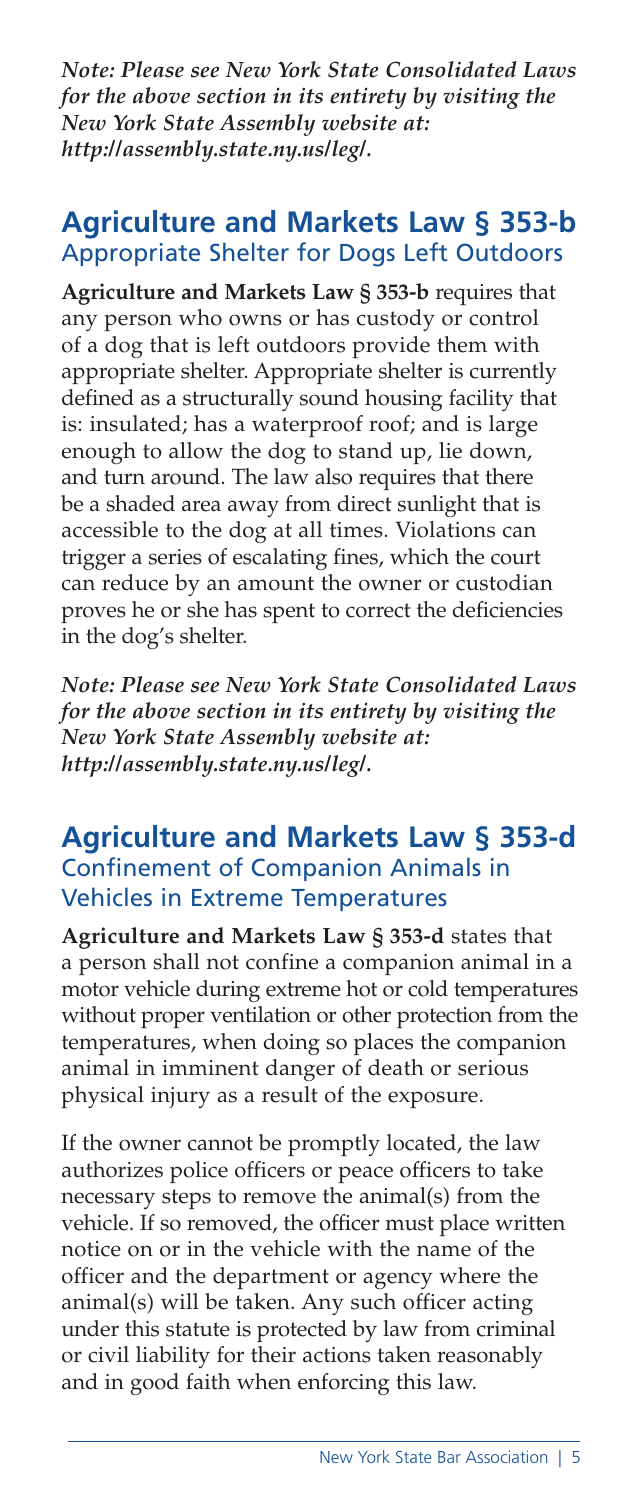Multiple violations of this law trigger escalating fines.

*Note: Please see New York State Consolidated Laws for the above section in its entirety by visiting the New York State Assembly website at: http:// assembly.state.ny.us/leg/.*

# **Agriculture and Markets Law § 353-e**

**§ 353-e. Companion animal grooming facilities; prohibited practices.**

1. As used in this section: (a) "Cage and box dryer" means a product that is attached to or near a cage or box for the purpose of drying or aiding in the drying of a companion animal contained in a cage or box, and which is capable of functioning without a person manually holding a dryer.

(b) "Companion animal grooming facility" means an establishment where a companion animal may be bathed, brushed, clipped or styled for a fee.

2. No person shall use a cage or box dryer which contains a heating element with the heating element turned on for the purpose of drying or aiding in the drying of a companion animal.

3. Any violation of this section shall be punishable by a civil penalty of not less than two hundred fifty dollars nor more than five hundred dollars for each violation.

4. Nothing contained in this section shall limit or abrogate any claim or cause of action any person may have under common law or by statute. The provisions of this section shall be in addition to any such common law and statutory remedies.

# **Agriculture and Markets Law § 353-f**

#### **§ 353-f. Companion animal piercing and tattooing prohibited [Effective April 14, 2015].**

1. No person shall pierce or cause to have pierced a companion animal unless such piercing provides a medical benefit to the companion animal. Such piercing shall be performed by a licensed veterinarian or under the supervision of a licensed veterinarian. Nothing in this section shall be construed to apply to ear tags on rabbits and cavies.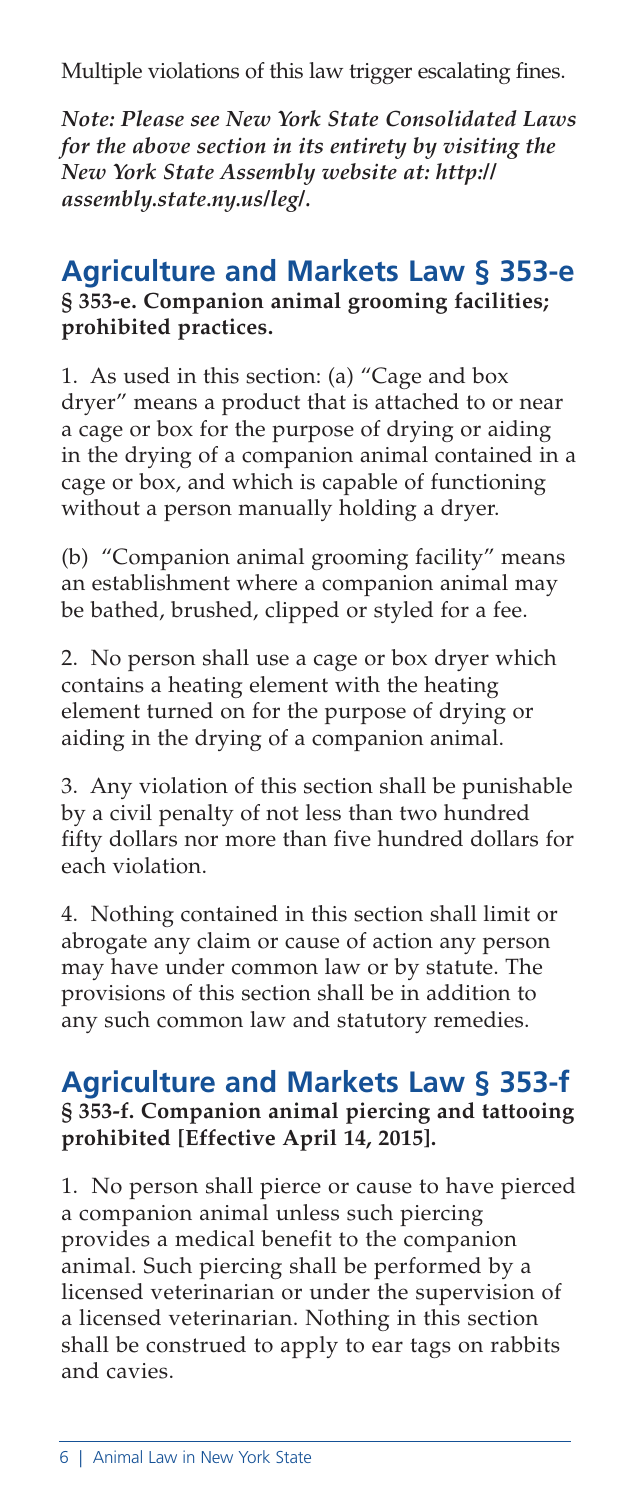2. No person shall tattoo or cause to have tattooed a companion animal unless such tattoo: (a) is done in conjunction with a medical procedure for the benefit of the companion animal and to indicate that such medical procedure has been done, provided that such tattoo is not for design purposes; or

(b) is done for the purpose of identification of the companion animal and not for design purposes, and such tattoo includes only such numbers and/ or letters allotted by a corporation that, in the regular course of its business, maintains an animal tattoo identification registry.

3. For the purposes of this section, "tattoo" shall mean a mark on the body made with indelible ink or pigments injected beneath the outer layer of the skin.

4. Tattooing done in conjunction with a medical procedure for the benefit of a companion animal that indicates that such medical procedure has been done shall be performed by a licensed veterinarian or under the supervision of a licensed veterinarian.

5. Any person who knowingly violates the provisions of this section shall be guilty of a violation punishable pursuant to the penal law.

# **Agriculture and Markets Law § 354**

#### **§ 354. Sale of baby chicks and baby rabbits.**

1. No person shall sell, offer for sale, barter or give away living baby chicks, ducklings or other fowl or baby rabbits unless such person provides proper brooder facilities where appropriate for the care of such baby chicks, ducklings or other fowl or baby rabbits during the time they are in the possession of such person. For the purposes of this section, a baby rabbit shall be a rabbit of less than two months of age.

2. No person shall sell, offer for sale, barter or display living baby chicks, ducklings or other fowl or baby rabbits which have been dyed, colored or otherwise treated so as to impart to them an artificial color.

2-a. No provision of subdivision two shall be interpreted or applied to prevent or restrict teachers and qualified instructors of youth under the guidance and supervision of the New York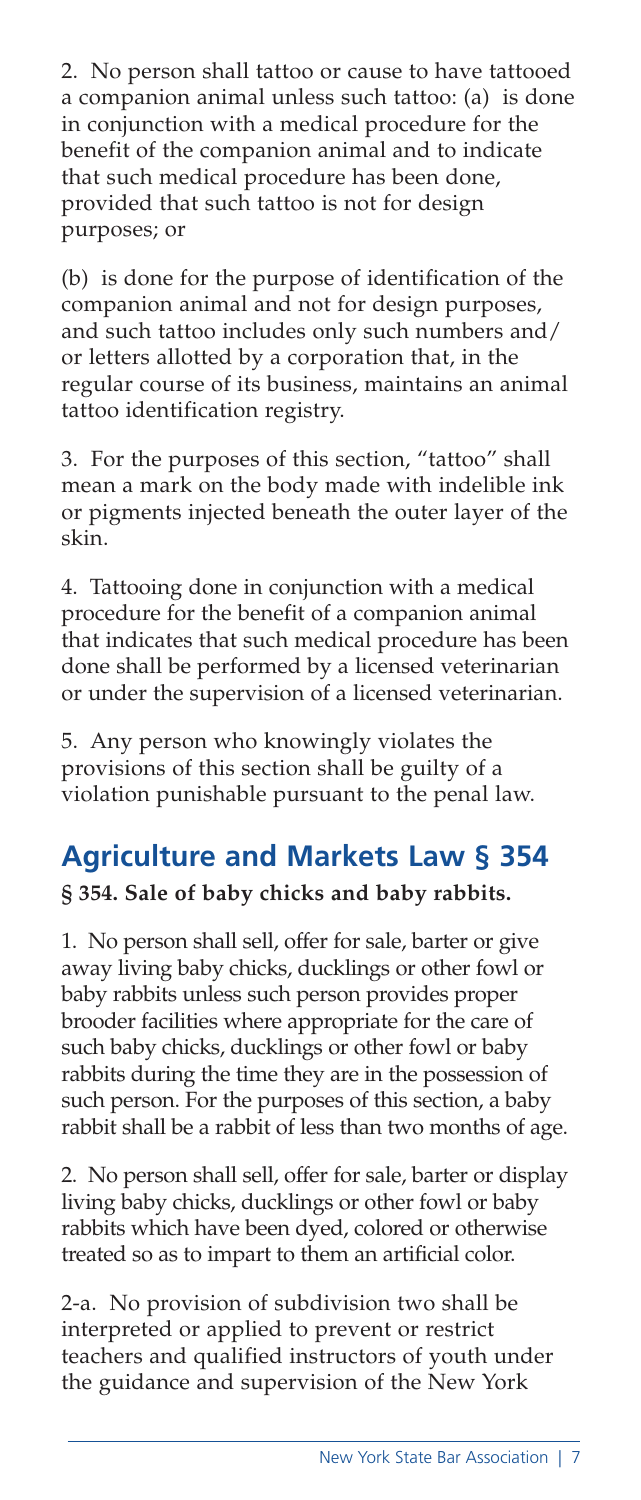state cooperative extension service from using eggs for non-profit educational purposes or from observing fowl hatched from such eggs for nonprofit educational purposes.

3. No person shall sell, offer for sale, barter or give away living baby chicks, ducklings or other fowl or baby rabbits under two months of age in any quantity less than six.

4. A violation of the provisions of this section is a misdemeanor, punishable by imprisonment for not more than one year, or by a fine of not more than five hundred dollars, or by both.

## **Abandonment of Animals**

Under **Agriculture & Markets Law § 355**, an owner or person having charge or custody of an animal, who abandons such animal, or leaves it to die in a street, road or public place, or who allows such animal, if it becomes disabled, to lie in a public street, road or public place more than three hours after he receives notice that it is left disabled, is guilty of a misdemeanor. In addition, under **Agriculture & Markets Law § 331**, an animal is deemed to be abandoned when it is placed in the custody of a veterinarian, veterinary hospital, boarding kennel owner or operator, stable owner or operator, or any other person for treatment, board, or care and is not removed at the end of the specified period for care or boarding. Notice must be mailed to the person who had placed such animal in his custody within ten days thereafter by means of registered mail to the last known address of such person. An animal may also be deemed abandoned if, after having been placed in such custody for an unspecified period of time, it is not removed within 20 days after notice to remove the animal has been given to the person who placed the animal in such custody, by registered mail to the last known address of such person. The giving of notice shall be deemed a waiver of any lien on the animal for the treatment, board or care of the animal, but shall not relieve the owner of the animal for such treatment, board or care furnished.

Under **Agriculture & Markets Law § 332**, any person having in his care, custody, or control of any abandoned animal, as defined in **§ 331** of this chapter, and after giving the required notice, may deliver the abandoned animal to any humane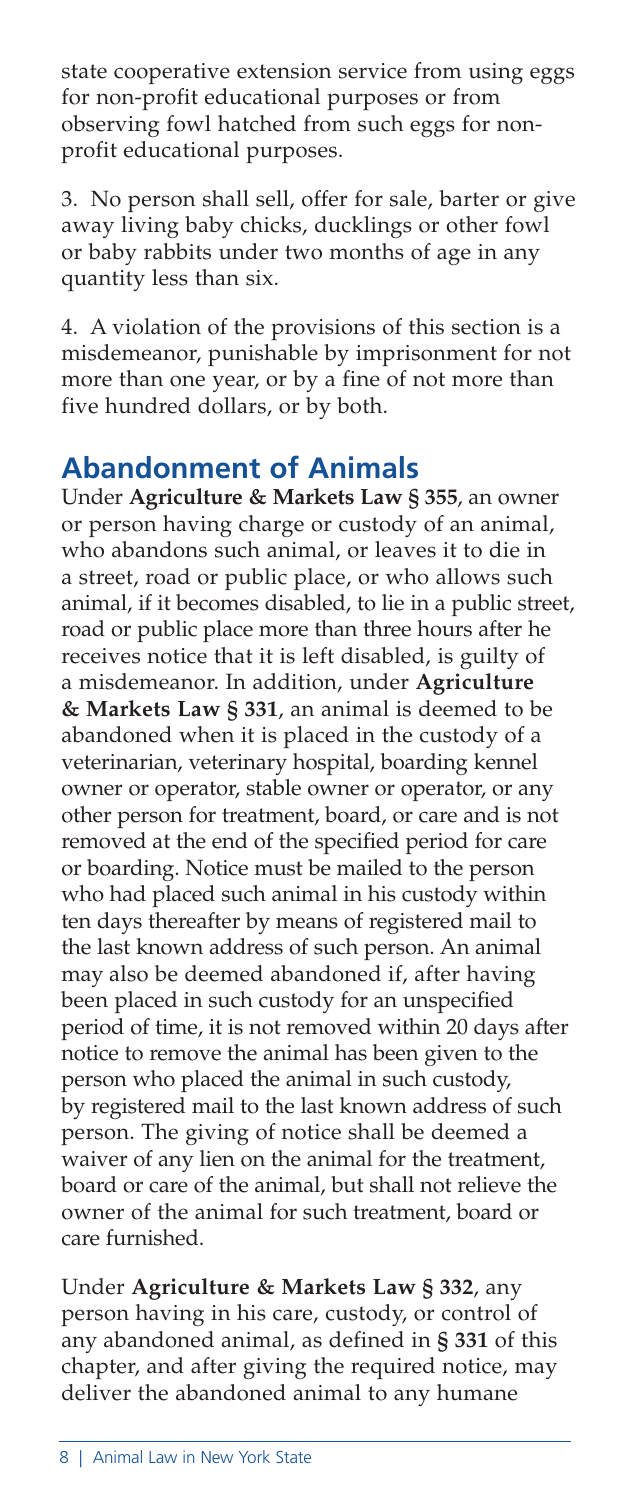society or society for the prevention of cruelty to animals (SPCA), having facilities for the care and eventual disposition of the animal. However, the person with whom the animal was abandoned must on the day of divesting himself of possession of the animal, notify the person who had placed such animal in his custody of the name and address of the animal society or pound to which the animal has been delivered, by registered mail to the last known address of the person intended to be so notified.

Under **Agriculture & Markets Law § 373**, any police officer or agent who has found any lost, strayed, homeless or abandoned animal in any street, road or other public place, is authorized to take lawful possession of the animal. The officers also are authorized to lawfully take into their possession any unwanted animal from a person in possession or custody of such animal.

If the animal has been confined or kept in a crowded or unhealthy condition or unhealthful or unsanitary surroundings or not properly cared for without necessary sustenance, food or drink for more than twelve consecutive hours, a police officer may lawfully take possession and custody of the animal with a proper warrant issued upon a showing of just and reasonable cause.

**Agriculture & Markets Law § 373(4)** provides that when a person arrested while in charge of any animal or has an animal in their vehicle when arrested, the arresting officer may take charge of such animal and deliver it to the possession and custody of the police or sheriff of the county wherein such arrest was made. Any necessary expenses incurred in taking charge of the animal shall be charged to the person from whom the animal is taken.

Furthermore, this section specifically provides that it does not restrict the rights and powers related to the seizure of unlicensed dogs and the disposition to be made of such animals, nor those rights derived from any other general or special law relating to the seizure of other taking of dogs or other animals.

Obviously, any animal seized and impounded under violation of this statute, **§ 353-d** of this article, or **§ 375** of this article, has to be cared for by an "impounding organization" until the ultimate disposition of the criminal case. Under **Agriculture**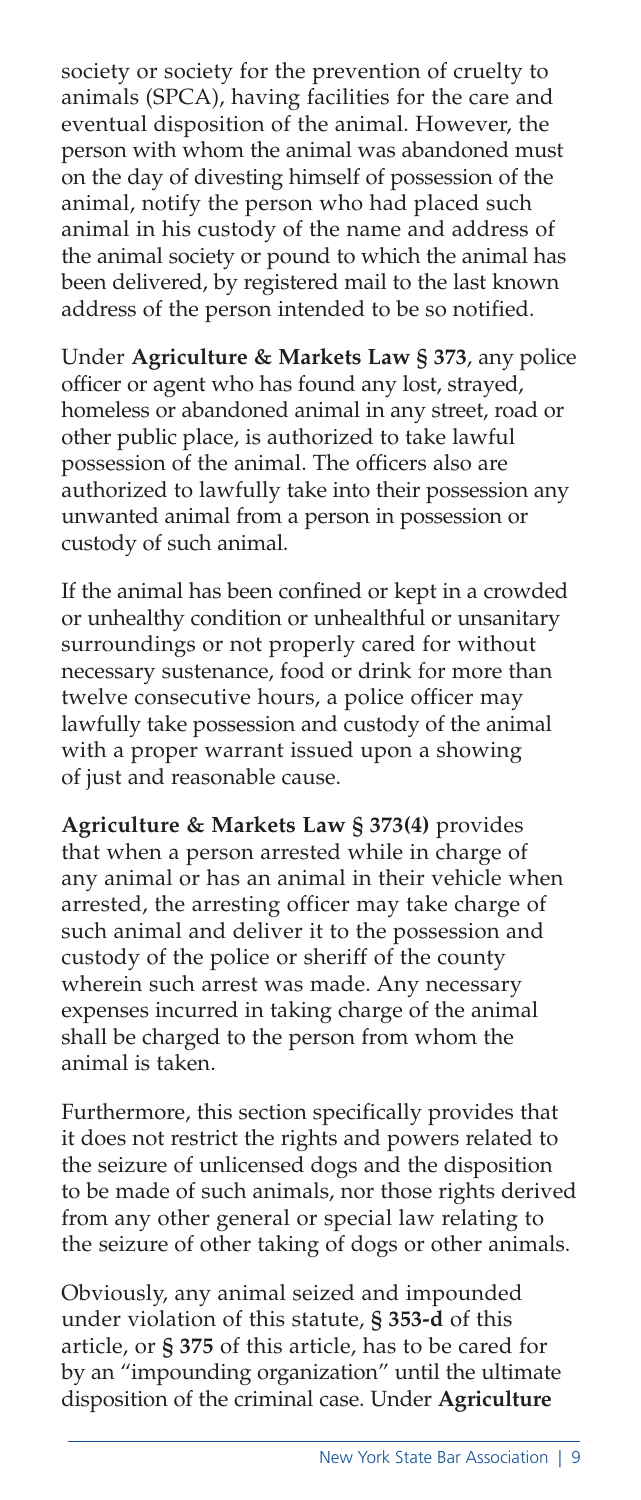**& Markets Law § 373(6)**, the "impounding organization" may petition the court for the posting of a security bond, in an amount sufficient to secure payment for all reasonable expenses expected to be incurred in caring and providing for the animal pending disposition of the charges. For purposes of this section, an "impounding organization" shall mean the duly incorporated society for the prevention of cruelty to animals, humane society, pound, animal shelter or any authorized agents thereof. "Reasonable expenses" shall include, but not be limited to, estimated medical care and boarding of the animal for at least thirty days taking into account all of the facts of the case.

The "petition" is filed with the court, and then served upon the defendant and the district attorney as well as any other interested person having a pecuniary interest in the animal. The "petition" shall be brought at the time of arraignment. A hearing on the petition shall be held within 10 days of filing. The petitioner has the burden of proof by a preponderance of the evidence, and the court has discretion to waive the posting if respondent shows good cause.

If the court orders the security, it must be posted with the clerk of the court within five business days. The impounding organization may then draw the amount incurred from the security.

If the person fails to post bond, the court can order immediate forfeiture of the animal to the impounding organization. The animal shall be made available for adoption or euthanized in accordance with the applicable provisions of this article.

The person who posted the security is entitled to a refund in whole or part for any expenses not incurred by the impounding organization upon determination of the charges. If the charges are dismissed or the person is acquitted, the person who posted security is entitled to a full refund, including reimbursement from the impounding organization as well as return of the animal. The court will order the refund and reimbursement to be made within a reasonable time from the acquittal or dismissal of charges.

*Note: Please see New York State Consolidated Laws for the above section in its entirety by visiting the New York State Assembly website at: http://assembly.state.ny.us/leg/.*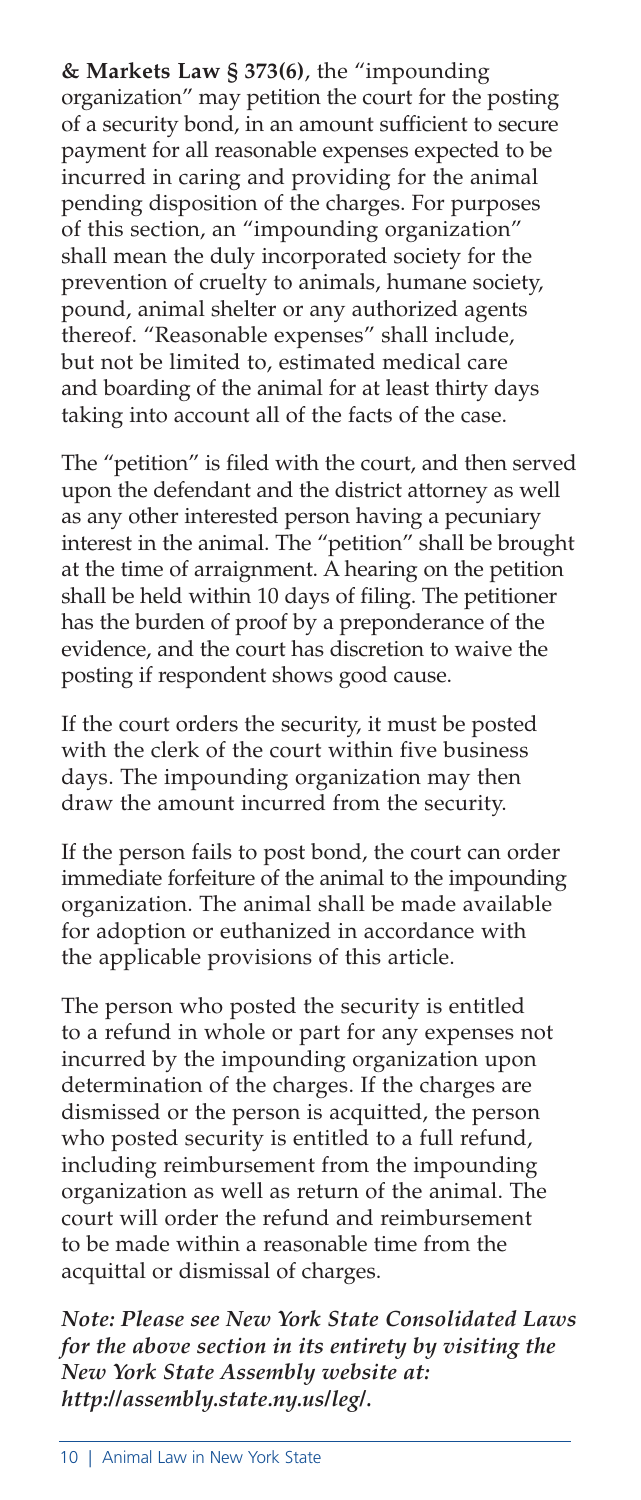#### **Reporting Animal Cruelty**

To report animal cruelty, please contact your local county SPCA, other humane enforcement agency, or contact your local police department.

The agency you call must have police powers to investigate, file a report, and arrest. Usually, each county has one agency that possesses these powers in addition to the police. For assistance in locating your local SPCA, you may contact The American Society for the Prevention of Cruelty to Animals (ASPCA) at (212)-876-7700. You can also visit the ASPCA's website at http://www.aspca.org. The ASPCA has law enforcement powers only in New York State. Remember to give your local humane officers as much information as possible including names, addresses, witnesses, dates, times and pictures, if possible.

#### **Agriculture and Markets Law § 123**  Dangerous Dogs

Any person who witnesses an attack or threatened attack upon a person or a companion animal, farm or domestic animal, may complain to a dog control officer or police officer, who shall immediately tell the complaining person of his right to start a legal action. If there is reason to believe the dog is a dangerous dog, the officer shall immediately begin an action himself. Thereupon, the judge or justice shall immediately determine if there is probable cause to believe the dog is a dangerous dog and, if so, shall issue an order to the dog control or police officer to immediately seize such dog and hold the same pending judicial determination as provided in this section.

Whether or not the judge finds probable cause for the seizure of the dog, he shall, within five days, with at least two days prior written notice to the dog's owner, hold a hearing on the complaint. At the judicial hearing, the person who brings the complaint must prove, by clear and convincing evidence, that the dog is a "dangerous dog." A dog shall not be declared dangerous if its conduct was justified because the person who was injured, threatened or killed, was then or had previously tormented, abused, assaulted, or physically threatened the dog or its offspring.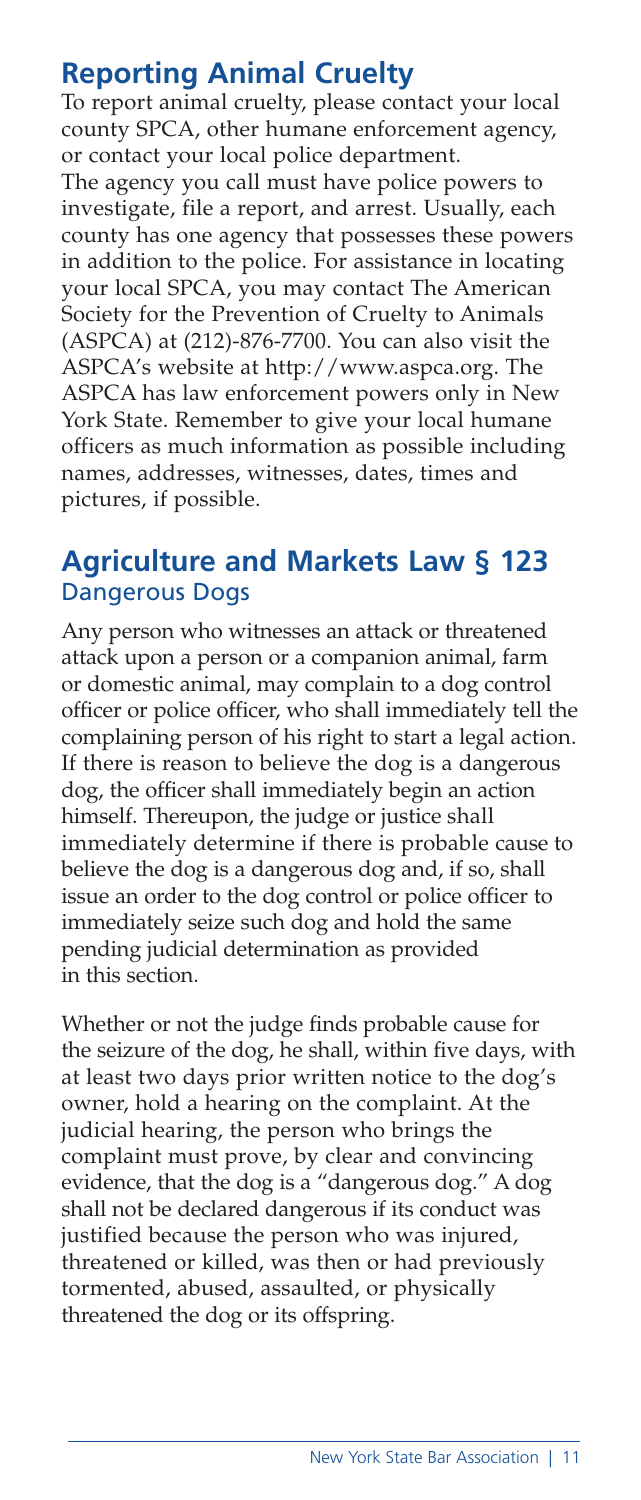A dog shall not be declared dangerous if the conduct of the dog was justified because the dog was responding to pain or injury; was protecting itself, its people, its kennels or its offspring; or was justified because the companion animal, farm animal or domestic animal that was injured, threatened or killed, was attacking or threatening to attack the dog or its offspring.

If the dog is found to be dangerous, the judge shall then order spaying and/or neutering of the dog, microchipping of the dog, and one or more of the following as deemed appropriate circumstances and as deemed necessary for the protection of the public:

(a) evaluation of the dog by a certified behavioral expert, with the owner paying for the evaluation and any such training ordered;

(b)secure humane confinement of the dog for a period of time and in a manner deemed appropriate by the court but in all instances in a manner designed to:

(1) prevent escape of the dog,

(2) protect the public from unauthorized contact with the dog,

(3) to protect the dog from the elements under **§ 353-b** of this article, but shall not include lengthy periods of tying or chaining;

- (c) restraint of the dog on a leash by an adult whenever the dog is on public premises;
- (d)muzzling the dog whenever on public premises in a manner that will prevent it from biting any person or animal, but that shall not injure the dog or interfere with its vision or respiration; or
- (e) maintenance of a liability insurance policy in an amount determined by the court, up to \$100,000 for personal injury or death resulting from an attack by the dog.

However, if the dog is found dangerous, the judge can order humane euthanasia or permanent confinement of the dog, if one of the following aggravating circumstances is established in court: (a) the dog, without justification, attacked a person causing serious physical injury or death; or (b) the dog has a known vicious propensity evidenced by previous unjustified attacks on a person causing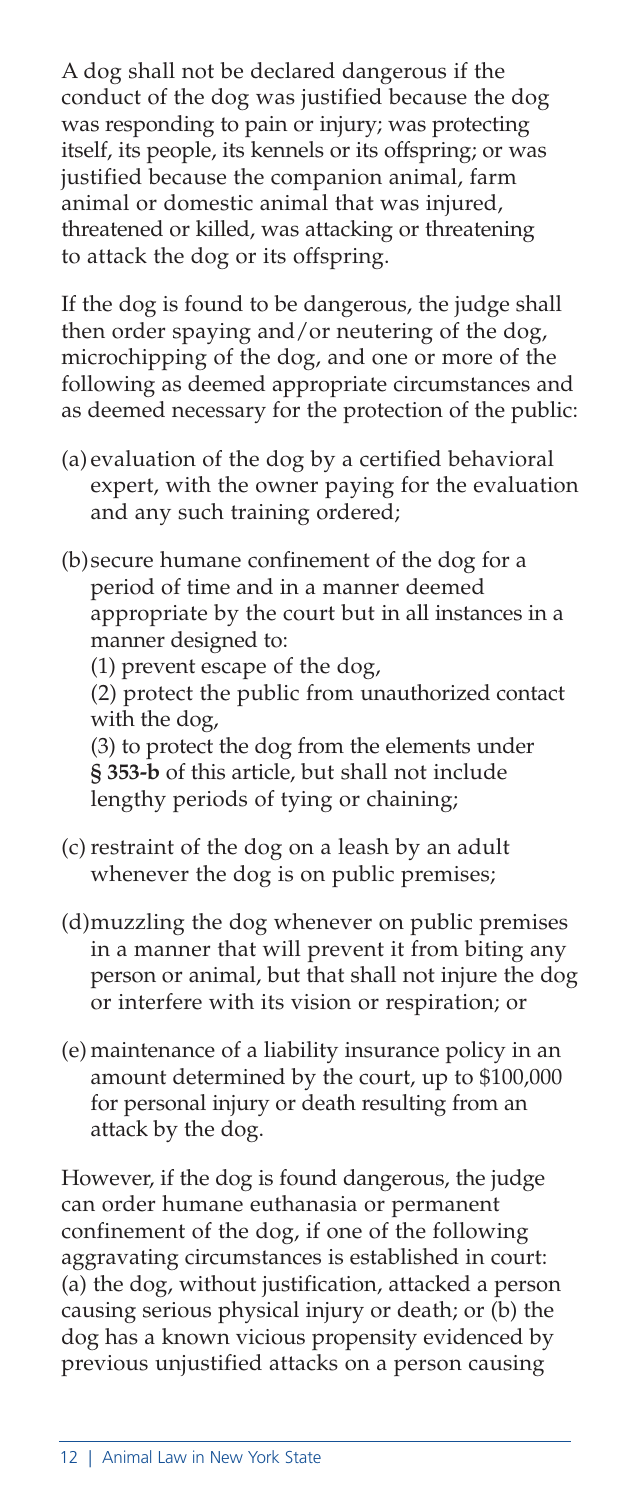serious physical injury or death; or (c) the dog, without justification, caused serious physical injury or death to a companion animal, farm animal or domestic animal, and has, in the past two years caused similar unjustified attacks evidenced by a "dangerous dog" finding under this section. If the judge orders humane euthanasia, it shall not be carried out until expiration of the 30-day period provided for the filing of a notice of appeal, unless the owner of the dog has indicated to the judge in writing that he is waiving his right to appeal. If the owner files a notice of appeal, the order of euthanasia shall be automatically stayed pending the outcome of the appeal.

If the owner of the dog, through any act or omission, negligently permits his dog to bite a person, service dog, guide or hearing dog, causing physical injury or serious physical injury, the owner shall also be subject to civil penalty of up to \$400 or \$1,500 respectively, in addition to the other applicable penalties. If the negligent owner permits his dog, which has previously been determined to be a "dangerous dog" under this article, to bite a person causing serious physical injury, the owner shall be guilty of a misdemeanor punishable by a fine and/or imprisonment in addition to the other applicable penalties.

*Note: Please see New York State Consolidated Laws for the above section in its entirety by visiting the New York State Assembly website at http://assembly.state.ny.us/leg/.* 

*Note: Always remember to check your local municipal laws or codes as your county or city may have its own laws or codes regarding dangerous dogs.* 

#### **Agriculture and Markets Law § 351**  Prohibition of Animal Fighting

**Agriculture and Markets Law § 351** defines "animal fighting" as any fight between cocks or other birds, or between dogs, bulls, bears or any other animals, or between any such animal and a person or persons, except in exhibitions such as rodeos.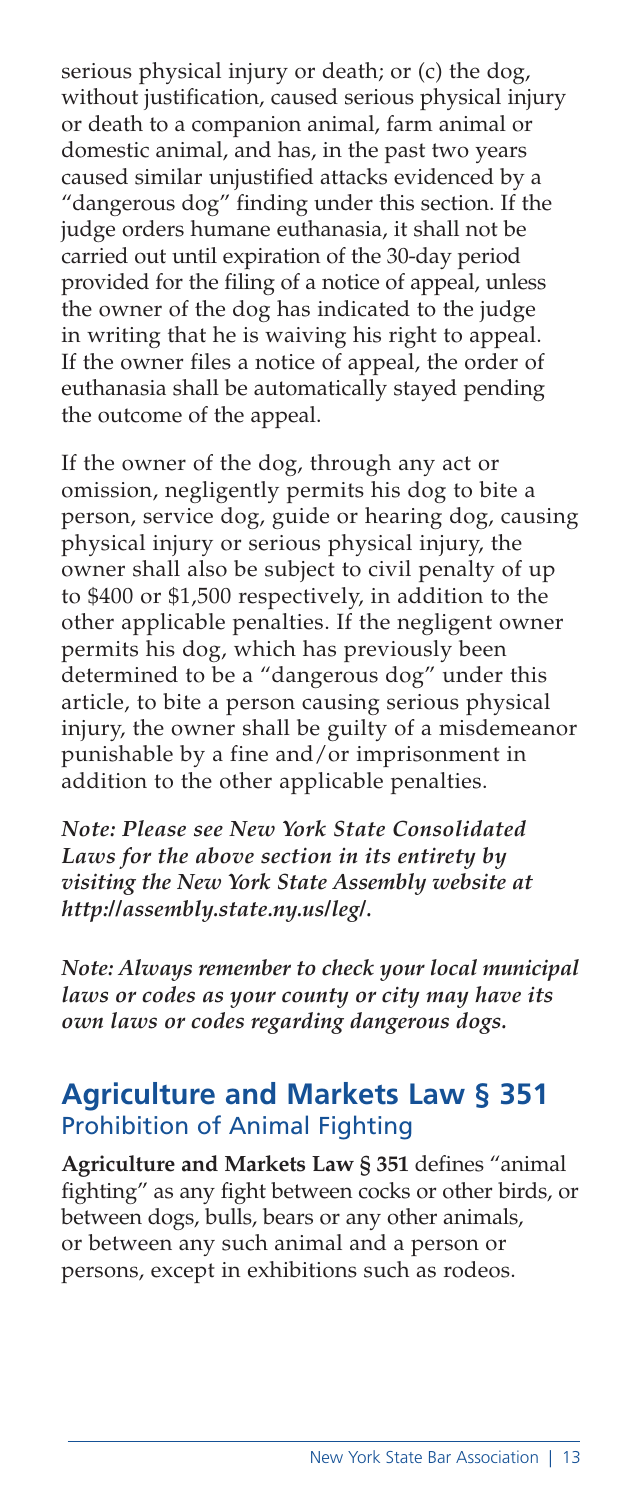A person who engages in any of the following conduct is guilty of a felony punishable by imprisonment for up to four years, or by a fine of up to \$25,000, or both:

- (a) causes any animal to engage in animal fighting for amusement or gain;
- (b) trains any animal under circumstances evincing intent that such animal engage in animal fighting for amusement or gain;
- (c) breeds, sells or offers for sale any animal under circumstances evincing intent that such animal engage in animal fighting;
- (d)permits any of the three previous activities to occur on premises under his control; or
- (e) owns, possesses or keeps any animal trained for fighting on premises where an exhibition of animal fighting is being conducted under circumstances evincing intent that such animal engage in animal fighting.

Any person who owns, possesses or keeps any animal under circumstances evincing an intent that such animal engage in animal fighting is guilty of a misdemeanor punishable by imprisonment for up to one year, or a fine not to exceed \$15,000, or both.

The mere presence of a knowing spectator at the exhibition, even without having paid an admission fee or wager, is guilty of a violation punishable by a fine of up to \$500. Any knowing spectator having paid an admission fee or having made a wager at any place where an exhibition of animal fighting is being conducted is guilty of a misdemeanor punishable by imprisonment for up to one year, or a fine not to exceed \$1,000, or both. However, any such knowing spectator convicted of either such conduct within the past five years, is guilty of a misdemeanor punishable by imprisonment of up to one year, or by a fine not to exceed \$1,000, or both.

*Note: Please see New York State Consolidated Laws for the above section in its entirety by visiting the New York State Assembly website at: http://assembly.state.ny.us/leg/.*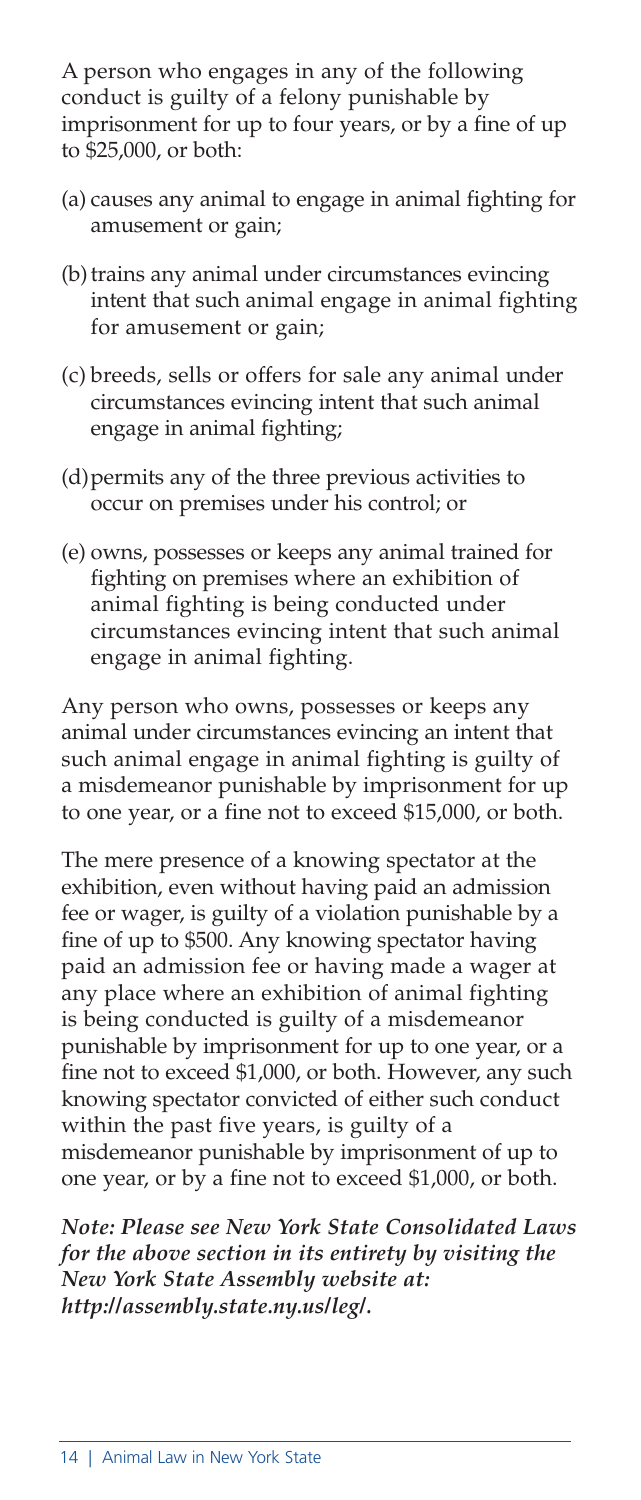#### **Agriculture and Markets Law § 366**  Companion animal stealing (dog changed to companion animal).

It shall be unlawful for any person:

- 1. To remove or cause to be removed the collar, identification tag or any other identification by which the owner may be ascertained from any dog, cat or any other companion animal as defined in subdivision five of section three hundred fifty of this chapter, or to entice any identified dog, cat or other such companion animal into or out of any house or enclosure for the purpose of removing its collar, tag or any other identification, except with the owner's permission;
- 2. To entice, seize or molest any companion animal, while it is being held or led by any person or while it is properly muzzled or wearing a collar with an identification tag attached, except where such action is incidental to the enforcement of some law or regulation;
- 3. To transport any companion animal, not lawfully in his possession, for the purpose of killing or selling such companion animal.

Any person violating any of the provisions of this section, upon conviction thereof, shall be punished by a fine not exceeding one thousand dollars, or by imprisonment not to exceed six months, or by both.

#### **Important Federal Law** "Animal Welfare Act" as Amended

# (7 USC, 2131-2159)

The Animal Welfare Act is administered by the United States Department of Agriculture and regulates the purchase, sale, housing, care, handling, and treatment of animals by carriers or by persons or organizations engaged in using them for research, exhibition, or holding them for sale as pets or for any such purpose or use. The act also establishes minimum standards for animal care including, but not limited to, handling, housing, feeding, watering, sanitation, ventilation, shelter from extremes of weather and temperatures, adequate veterinary care, and separation by species where the Secretary finds it necessary for humane handling, exercise for dogs,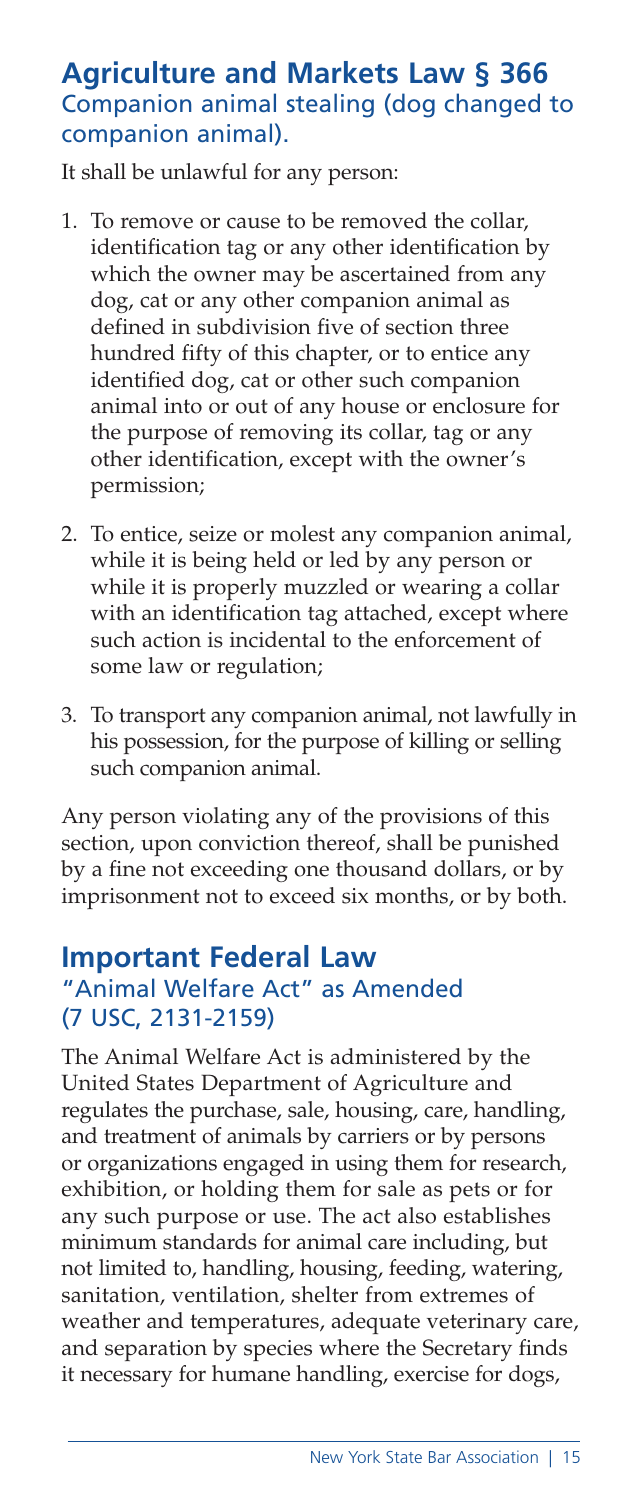and for a physical environment adequate to promote the psychological well-being of primates.

*Note: Please see the Animal Welfare Act in its entirety by visiting the United States Department of Agriculture website: http://www.usda.gov.*

## **Access Rights of Individuals with Disabilities and their Service Animals** Legal Protection for Service Animals

The rights of persons with disabilities to use service animals are protected under a network of federal, state and local laws and regulations. Federal regulations under the Americans with Disabilities Act (ADA) specify that a "[s]ervice animal means any dog that is individually trained to do work or perform tasks for the benefit of an individual with a disability, including a physical, sensory, psychiatric, intellectual, or other mental disability. Other species of animals, whether wild or domestic, trained or untrained, are not service animals for the purposes of this definition. The work or tasks performed by a service animal must be directly related to the individual's disability."

Federal regulations under the ADA specify that a "[s]ervice animal means any dog that is individually trained to do work or perform tasks for the benefit of an individual with a disability, including a physical, sensory, psychiatric, intellectual, or other mental disability. Other species of animals, whether wild or domestic, trained or untrained, are not service animals for the purposes of this definition. The work or tasks performed by a service animal must be directly related to the individual's disability." 28 CFR 35.104

The New York Civil Rights Law specifically protects individuals who use guide dogs, hearing dogs and service dogs. Discrimination against persons with disabilities is prohibited under other New York laws, which may protect service animals in addition to service dogs.

Both New York State and federal laws protect the rights of individuals with disabilities to bring a service animal into the workplace.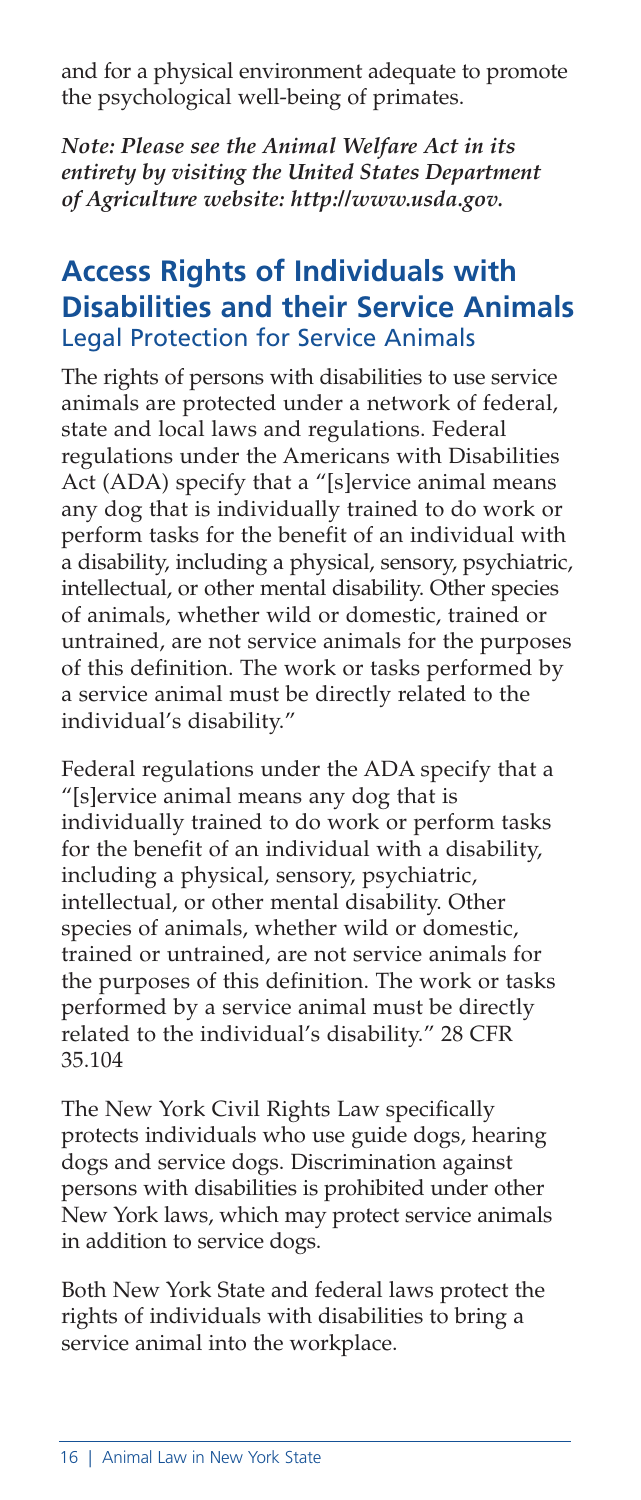New York State law and the ADA forbid places of public accommodation from discriminating against individuals with disabilities. These laws provide that service animals must be permitted in all areas of a facility where customers are generally permitted.

In May 2017, The New York City Bar Association and the New York State Bar Association jointly released a guide intended to clarify the legal rights and obligations of individuals and institutions in connection with the use of service animals in the state. The Guide to the Use of Service Animals in New York State recognizes that various federal, state and local laws address service animal use in differing manners. The Guide is intended to clarify the existing laws for: individuals with disabilities who use service animals; those who train service animals; and those who must accommodate them, such as employers, landlords, merchants and places of public accommodation. It also offers guidance to lawmakers, government officials, attorneys and the courts. The Guide provides a review of rights and remedies under comparative federal, state and local human rights laws.

*Note: Please see A Guide to the Use of Service Animals in New York State in its entirety at www.nysba.org/serviceanimalguide.*

## **Transportation**

Title II of the ADA forbids discrimination against individuals with disabilities from using public services accompanied by their service animals, including public transportation.

#### **Enforcement**

Criminal and civil sanctions apply to violations of the access rights of individuals with disabilities using service animals.

# **Companion Animals and Housing Issues**

It is not always readily apparent when a person can keep a companion animal in a home. While people who keep a companion animal in a house are not usually challenged unless the animal seriously provokes a neighbor; people living in apartments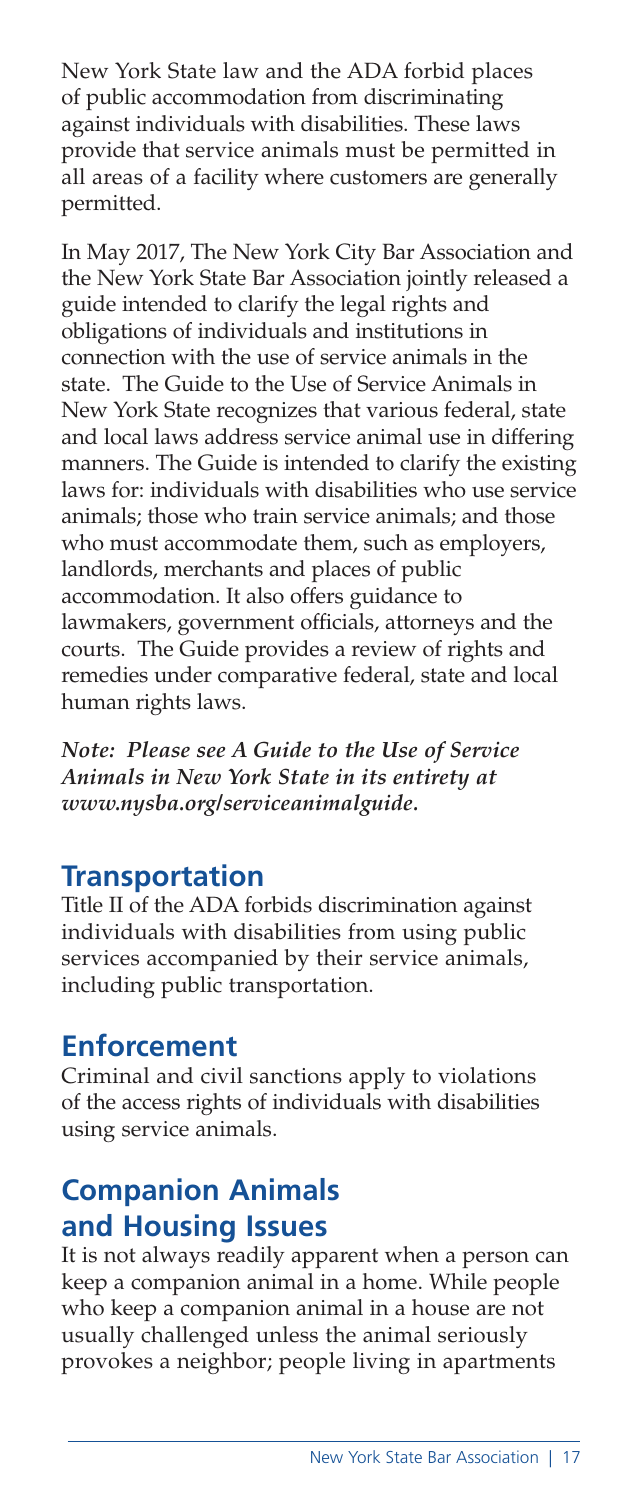and condominium-type communities face different challenges. For example, many leases prohibit pets, and often house rules in a co-op or condominium ban pets, without written board permission. But just as a lease doesn't allow a landlord to withhold essential services such as heat and hot water, or allow a co-op to unlawfully discriminate; a no-pet clause also is not always enforceable. For example, in New York City and in Westchester County, laws commonly referred to as the "Pet Law" prohibit the enforcement of a "no pet" clause, even if there is an applicable "no pet" clause in the lease, if a landlord fails, within three months of his knowledge of a tenant's harboring of a pet, to enforce the "no pet" provision. The law applies to both owners and renters, in apartment complexes, co-ops and condos, whether privately owned or government subsidized.

Just as a landlord must accommodate a disabled tenant who requires a wheelchair, a companion animal must similarly be permitted. The only limitations are generally that the disability substantially interfere with a major life activity (work, social activities, etc.) and that the pet is under control (i.e. it would be reasonable to allow the pet).

These disability laws are set forth in the Federal Fair Housing Act, as well as the ADA, and in state and local human rights laws. Some federal laws allow pets for all people over 62 years of age in federal or federally-funded housing. Other laws allow animals trained as "service animals" to reside with their companion human.

*Note: Please see the above-referenced "Pet Law" in its entirety under the (Administrative Code of the City of New York § 27-2009.1) by visiting http:// assembly.state.ny.us/leg/ and in Westchester County under the Laws of Westchester County § 695.11). The United States Code Title 42 which contains the Federal Fair Housing Act and the ADA can be found by visiting http://www.gpo.gov.*

#### **Estate, Powers and Trusts § 7-8.1** Trusts For Pets

(a) A trust for the care of a designated domestic or pet animal is valid. The intended use of the principal or income may be enforced by an individual designated for that purpose in the trust instrument or, if none, by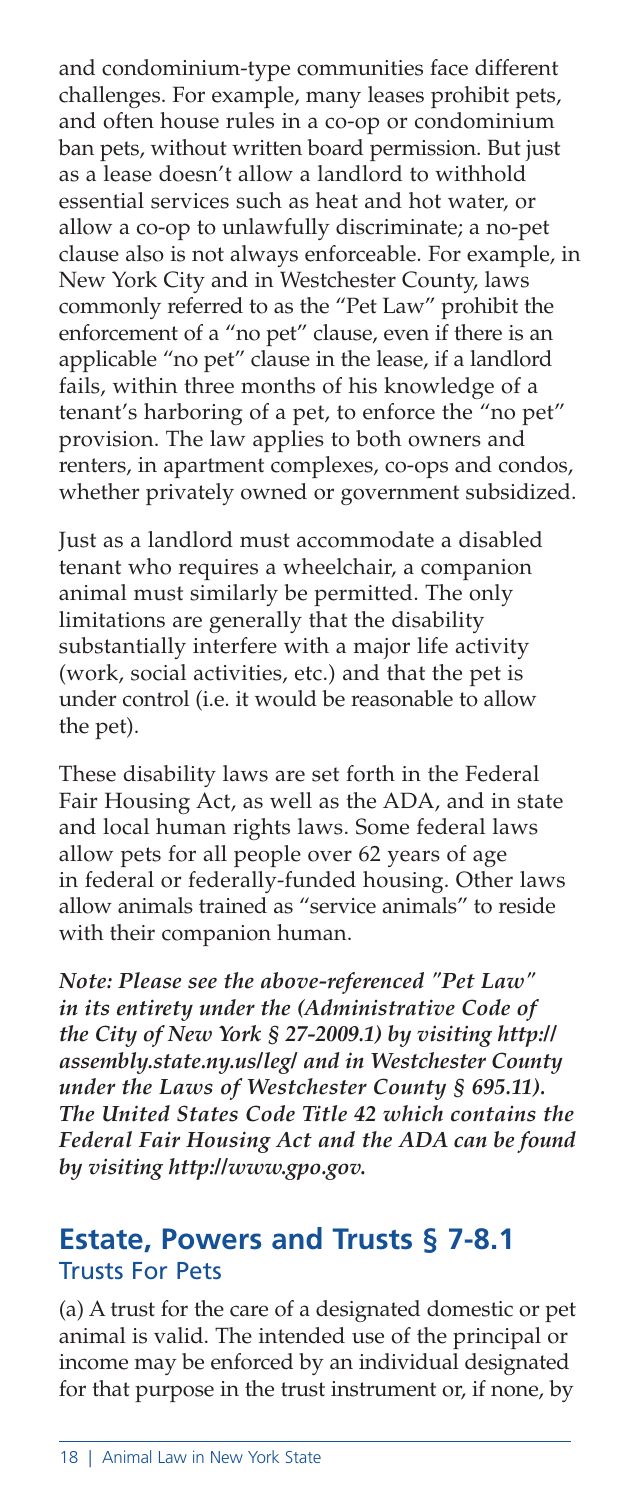an individual appointed by a court upon application to it by an individual, or by a trustee. Such trust shall terminate when the living animal beneficiary or beneficiaries of such trust are no longer alive.

(b) Except as expressly provided otherwise in the trust instrument, no portion of the principal or income may be converted to the use of the trustee or to any use other than for the benefit of all covered animals.

(c) Upon termination, the trustee shall transfer the unexpended trust property as directed in the trust instrument or, if there are no such directions in the trust instrument, the property shall pass to the estate of the grantor.

(d) A court may reduce the amount of the property transferred if it determines that amount substantially exceeds the amount required for the intended use. The amount of the reduction, if any, passes as unexpended trust property pursuant to paragraph (c) of this section.

(e) If no trustee is designated or no designated trustee is willing or able to serve, a court shall appoint a trustee and may make such other orders and determinations as are advisable to carry out the intent of the transferor and the purpose of this section.

*Note: Please see New York State Consolidated Laws for the above section in its entirety by visiting the New York State Assembly website at http://assembly.state.ny.us/leg/.*

#### **Education § 809** Instruction in the Humane Treatment of Animals

1. The officer, board or commission authorized or required to prescribe courses of instruction shall cause instruction to be given in every elementary school under state control or supported wholly or partly by public money of the state, in the humane treatment and protection of animals and the importance of the part they play in the economy of nature as well as the necessity of controlling the proliferation of animals which are subsequently abandoned and caused to suffer extreme cruelty. Such instruction shall be for such period of time during each school year as the board of regents may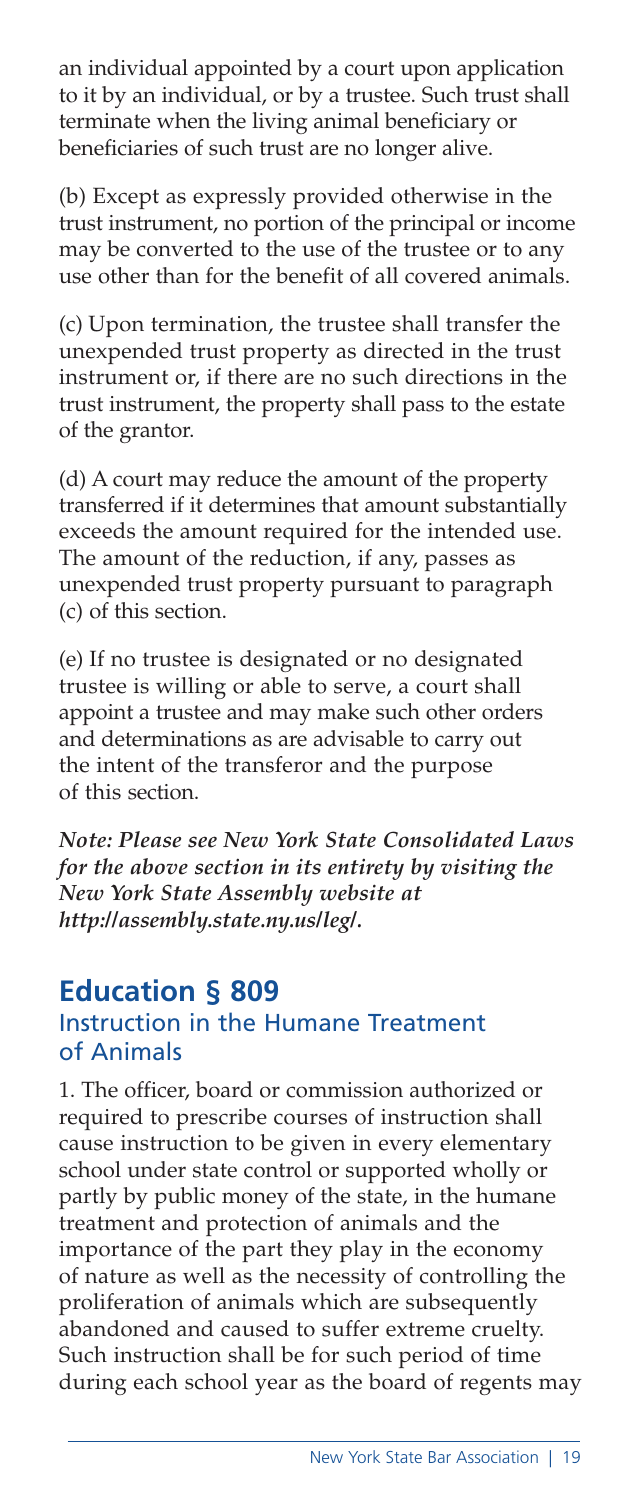prescribe and may be joined with work in literature, reading, language, nature study or ethnology. Such weekly instruction may be divided into two or more periods. A school district shall not be entitled to participate in the public school money on account of any school or the attendance at any school subject to the provisions of this section, if the instruction required hereby is not given therein.

2. Study and care of live animals. Any school which cares for or uses animals for study shall ensure that each animal in such school be afforded the following: appropriate quarters; sufficient space for the normal behavior and postural requirements of the species; proper ventilation, lighting, and temperature control; adequate food and clean drinking water; and quarters which shall be cleaned on a regular basis and located in an area where undue stress and disturbance are minimized.

3. Application. The provisions of this section shall not be construed to prohibit or constrain vocational instruction in the normal practice of animal husbandry, or prohibit or constrain instruction in environmental education activities as established by the department of environmental conservation.

4. Dissection of animals. Any student expressing a moral or religious objection to the performance or witnessing of the dissection of an animal, either wholly or in part, shall be provided the opportunity to undertake and complete an alternative project that shall be approved by such student's teacher; provided, however, that such objection is substantiated in writing by the student's parent or legal guardian. Students who perform alternative projects who do not perform or witness the dissection of animals shall not be penalized. The Board of Education or Trustees of a school district shall develop a policy to give reasonable notice to all students enrolled in a course that includes the dissection of an animal and students' parents or legal guardians about their rights under this subdivision. Such notice shall be made available upon request at the school and distributed to parents and students enrolled in a course that includes dissection at least once at the beginning of the school year.

5. Treatment of live vertebrate animals.

a. Except as provided for in this subdivision, no school district, school principal, administrator, or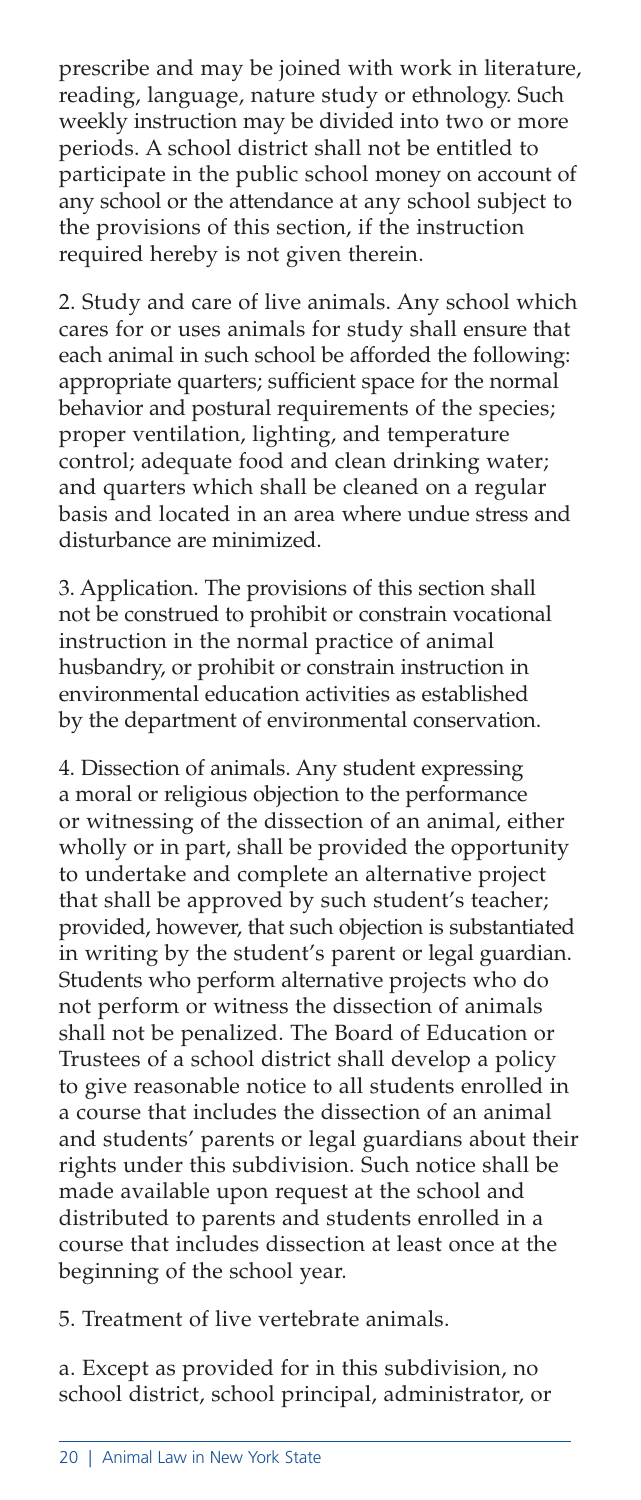teacher shall require or permit the performance of a lesson or experimental study on a live vertebrate animal in any such school or during any activity conducted under the auspices of such school whether or not the activity takes place on the premises of such school where such lesson or experimental study employs:

- (i) micro-organisms which cause disease in humans or animals,
- (ii) ionizing radiation,
- (iii) known cancer producing agents,
- (iv) chemicals at toxic levels,
- (v) drugs producing pain or deformity,
- (vi) severe extremes of temperature,
- (vii) electric or other shock,
- (viii) excessive noise,
- (ix) noxious fumes,
- (x) exercise to exhaustion,
- (xi) overcrowding,
- (xii) paralysis by muscle relaxants or other means,
- (xiii) deprivation or excess of food, water or other essential nutrients,
- (xiv) surgery or other invasive procedures,
- (xv) other extreme stimuli, or

(xvi) termination of life.

b. Notwithstanding any inconsistent provision of this section, the commissioner may, upon the submission of a written program plan, issue to such school a written waiver of such restrictions for students subject to the following provisions: (i) the student shall be in grade ten, eleven, or twelve; and (ii) the student shall be under the supervision of one or more teachers certified in science; and (iii) the student shall be pursuing an accelerated course of study in the sciences as defined by the commissioner in preparation for taking a state or national advanced placement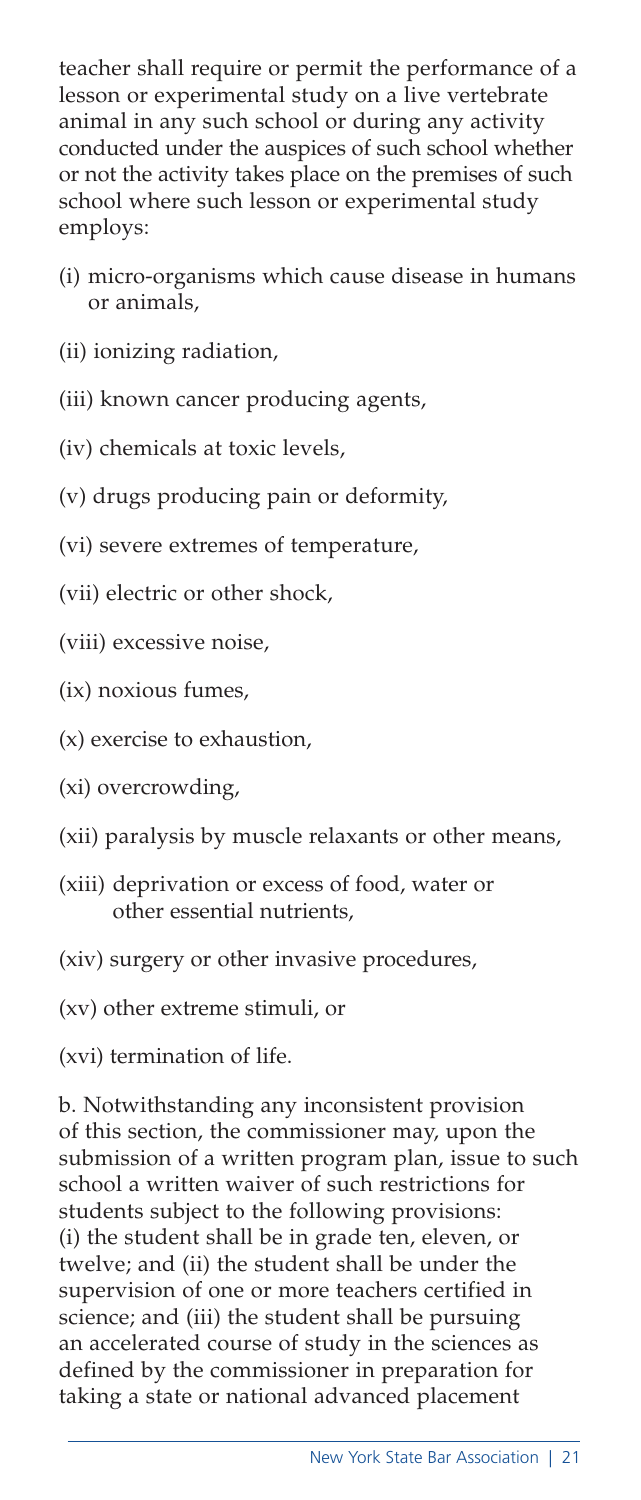examination. The commissioner shall issue a waiver of such restrictions for any teacher certified in science instructing such student. The written program plan shall include, but not be limited to: (i) the educational basis for requesting a waiver; (ii) the objective of the lesson or experiment; (iii) the methods and techniques to be used; and (iv) any other information required by the commissioner.

6. Report. On or before the first day of January next succeeding the effective date of this amended section, the commissioner shall annually submit a report to the governor and the legislature which shall include, but not be limited to, the number of written program plan proposals submitted by schools and the number of such proposals subsequently approved by the commissioner. In those cases where a program plan proposal has been approved by the commissioner, such plan shall be appended to and become a part of the commissioner's annual report.

*Note: Please see New York State Consolidated Laws for the above section in its entirety by visiting the New York State Assembly website at: http://assembly.state.ny.us/leg/.*

## **Feral Cats**

Unlike dogs, which are regulated by the government with licensing requirements, New York animal care and control and municipal animal shelters, are not required by law to take in cats whether they be domestic or otherwise.

**Public Health Law § 2140(13)** defines "Feral animal" as any cat . . . born in the wild and is not socialized; is the offspring of an owned or feral cat . . . and is not socialized; or is a formerly owned cat . . . that has been abandoned and is no longer socialized.

**Environmental Conservation Law § 11-0103(6)(e)** states that "Wild animal" shall not include "companion animal" as defined in **Agriculture and Markets Law § 350**. Wild animal includes, and is limited to, any or all of the following orders and families:

(1) Nonhuman primates and prosimians;

(2) Felidae and all hybrids thereof, with the exception of the species *Felis catus* (domesticated and feral cats, which shall mean domesticated cats that were formerly owned but have been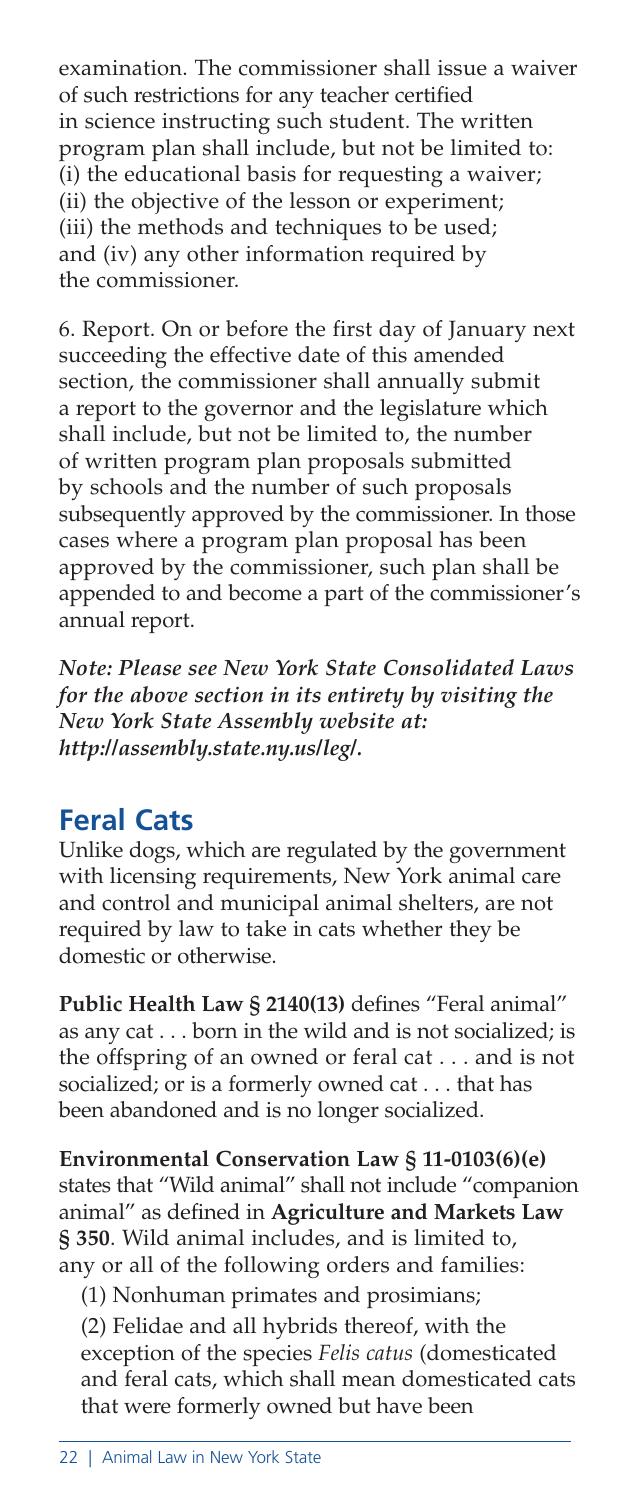abandoned and that are no longer socialized, as well as their offspring) and hybrids of *Felis catus* that are registered by the American Cat Fanciers Association or the International Cat Association provided that such cats be without any wild felid parentage for a minimum of five generations.

As the human population has grown over time, so has the number of free roaming cats that are left outdoors unspayed and unchecked. An unspayed free roaming female cat can have several thousand kittens over her lifetime. Once surviving kittens reach maturity, this cycle is then multiplied exponentially when her kittens breed and give birth to their own litters and on and on. Because many of these outside cats are born and raised without human contact they are often fearful of humans and are often referred to as "feral cats". These cats often form what are known as "colonies" and live short lives falling victim to starvation, disease, freezing, cruelty and are commonly found hit by cars leaving a litter behind. In response to the overwhelming demand for assistance, many animal rescue organizations have initiated what are known as trap-neuter-release or (TNR) programs. Trap-Neuter Release has proven to be a most effective way of humanely reducing feral cat populations. Through TNR programs, stray and feral cats are humanely trapped and transported to veterinarians, where under anesthesia, they are spayed or neutered and ear tipped for future identification. Cats are often assessed to see whether they are social enough to be adopted, if not, they are transported back to their original location under the care of a cooperating neighborhood resident who will continue to provide a food source. Through TNR, feral cat populations are slowly decreased through attrition. Cats should always be kept indoors for their own safety.

*Note: Always remember to check your local municipal codes as your municipality may have its own laws or codes regarding feral cats. Please see New York State Consolidated Laws for the above section in its entirety by visiting the New York State Assembly website at http://assembly.state.ny.us/leg/.*

## **Conclusion**

The New York State Bar Association's Committee on Animals and the Law hopes that this pamphlet has been a useful guide to introducing you to the field of